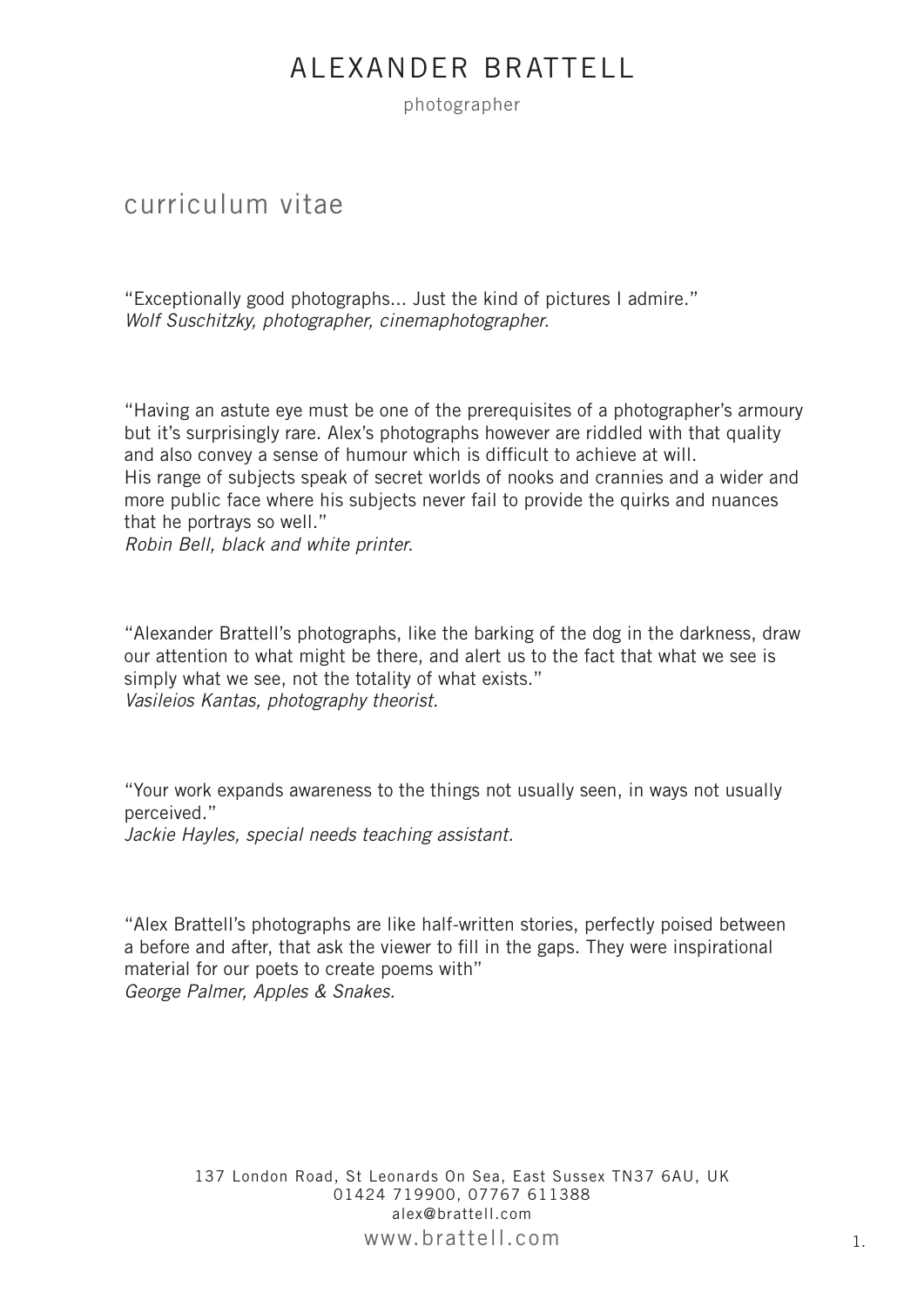photographer

### curriculum vitae

#### Selected Solo Exhibitions

**Saccades.** Solaris, St Leonards On Sea. October 2017. PhotoHastings 2017. **The Sun Does Not Move.** Conquest Hospital Hastings. September - November 2012. Eastbourne District Hospital. Dec 2012 - Feb 2013. **Tulpa. Photographs 2009-10.** Marina Post Office Tearooms, St. Leonards On Sea. Part of "On The Map", Brighton Photo Fringe Hastings. October 2010. **The Edge Of England.** McCarrons, St Leonards On Sea, East Sussex, November 2009. **Word On The Street.** Royal London Hospital, Whitechapel, October 2004 - January 2005. **19Hz.** The Spitz, Spitalfields London, October 2004. **Antinomy.** The Rivington Gallery, London EC2. The Fashion Space Gallery, London College of Fashion, London W1, 2003. **Lines of Desire.** The Space, London E14, 2003. **Spectacle.** The Eye Company, Wardour St, London W1, 2002. **Last Minute.** The Alex public house, Victoria Park London E5, 2002. **Recent Photographs.** The Alex, London E5, 2002. **britart.com.** Foyer exhibition, London E2, 2000. **Paul Mark Hatton Jewellery.** London E2, 2000. Portals and Spirits. The Clerks House Shoreditch, London, 1999. **Photographs.** Freuds Cafe Gallery. London W1. 1992. **Brattell In Poland**. Polish Social & Cultural Association Gallery, London W6. 1990.

#### Selected Group Exhibitions

**The Memorial Studio.** Exhibition & Community Portrait Project in a Victorian daylight studio, in use again after 104 years. The Memorial Studio Hastings, October 2022. PhotoHastings 2022. **Yoolysees.** Centenary of James Joyce's Ulysses, Electro Studios Project Space June 2022. **14 Months of Solitude.** Electro Studios Project Space, St Leonards on Sea. November 2021 & also published & exhibited as part of **Silverhill Press Presents**, Electro Studios, May 2022 **Objects of Life** Trinity 7 Art Space, Hastings October 2021. PhotoHastings 2021. **Crossings: Community and Refuge** Hastings Museum & Art Gallery, September-December 2021. **Solaris Summer Exhibition**, Solaris, St Leonards On Sea, August-October 2021. **Work About Work.** Dirty Old Gallery Hastings, October -November 2020. **We Baked All Our Own Bread.** PhotoHastings 2020. October 2020. **Human Gatherings** arts hub space Hastings. October 2020. **Premonitions.** Zuzushii Art Laboratory Hastings, August 2020. **Hastings Open 2020.** Hastings Museum & Art Gallery. August 2020-January 2021. **Functional/Dysfunctional.** Zuzushii Art Laboratory Hastings, February-March 2020. **Self Comes To Mind.** Electro Studios Project Space, St Leonards On Sea, September 2018. **Coastal Currents Arts Fair.** Hastings UK, September 2018. **Sea Road.** Electro Studios, September 2017. PhotoHastings 2017, Coastal Currents 2017. **Blood Lake/Still Point/Dark Matter.** St Mary in the Castle Hastings, 2016. PhotoHastings 2016. **Beyond The Edge.** South Downs Heritage Centre, East Sussex. 2016. Brighton Photo Fringe 2016. **Summer Show 2016.** Lucy Bell Fine Art, St Leonards On Sea. August 2016. **Chaostrophy.** Ludwig, Berlin. June, July 2016. **Never Dark.** The Observer Building Gallery, Hastings. November 2015. PhotoHastings 2015. **Pin-Ups: A Sense Of Place.** Observer Building Hastings. 2015. PhotoHastings 2015. **Point of Decay.** Coastal Currents 2015. Curated by Zeroh. Bottle Alley Hastings September 2015. **Vantage Point BPF14 Collectives' Hub.** Brighton Photo Fringe, 2014.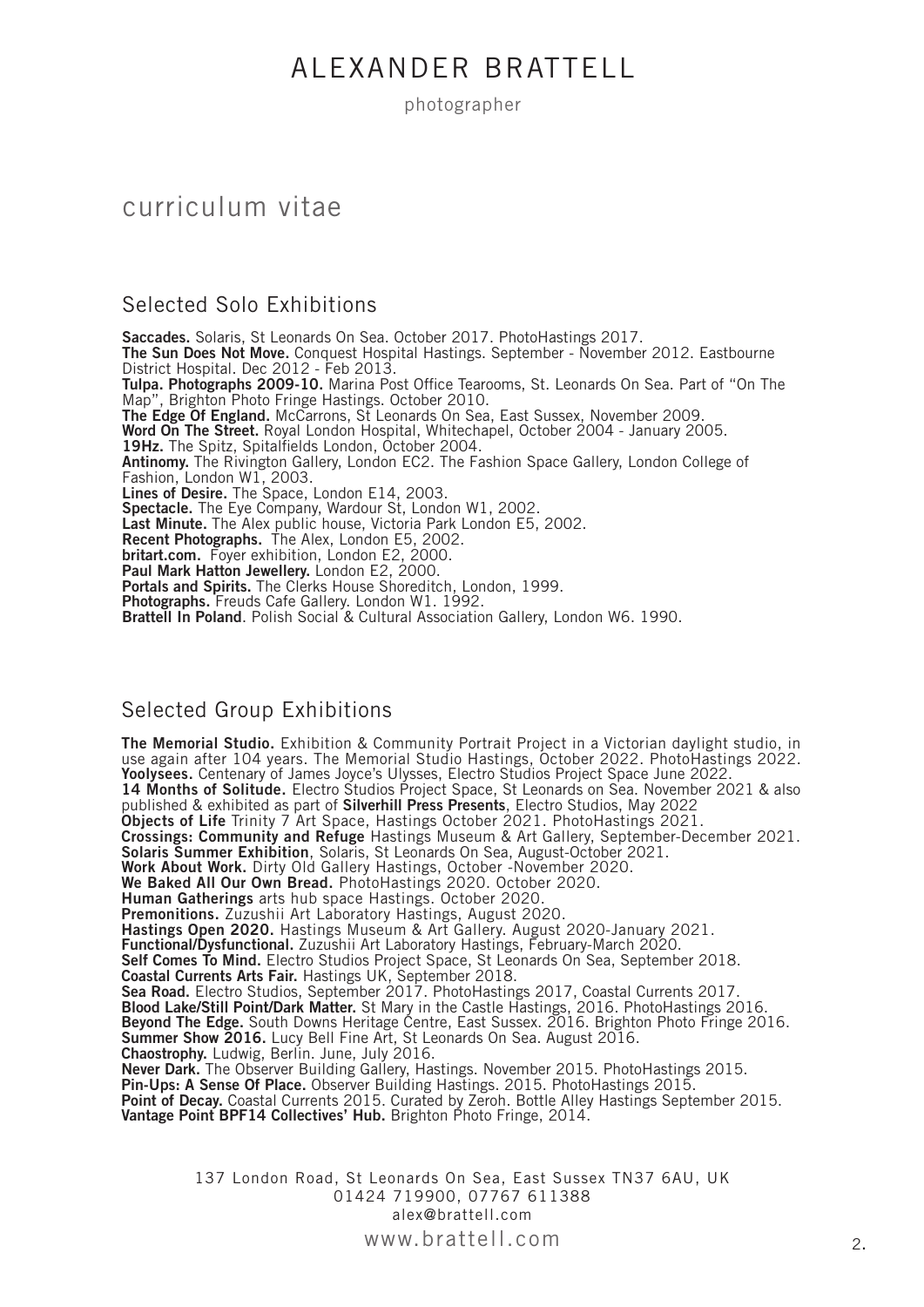photographer

#### curriculum vitae

#### Selected Group Exhibitions (continued)

**Virtuoso.** St Mary In The Castle Hastings. Hastings International Piano Concerto Competition. 2014. **Underexposed.** The Garage, St Leonards On Sea. 2014. Part of PhotoHastings 2014. **This One's For You.** Lucy Bell Fine Art. 2013. Fenestration. Brighton Photo Fringe 2013. One Cafe, St Leonards On Sea. 2013. **Strarta Art Fair.** Pure Art Space. Saatchi Gallery London, 2013. **Contrast!** Conquest Hospital Hastings. 2013. **Post A Postcard.** Kave Gallery, St Leonards On Sea. 2013. **Transitions.** Pure Art. April 2013. **Who Do You Think You Are?** Lucy Bell Fine Art. 2013. **Holiday Heaven/Holiday Hell.** The Tent Gallery. 2013. **Pop Up Flowers.** The Kave Gallery St Leonards On Sea. December 2012-January 2013. **Brighton Photo Biennal 2012 Photobook Show.** Jubilee Library Brighton. 2012. **Off The Wall.** Margate Harbour Arm Gallery. 2012. **Telling Stories: Hastings.** Hastings Museum & Art Gallery. Autumn/Winter 2012. **Christmas Exhibition.** Lucy Bell Fine Art. 2011. **Interim Projects Show.** Photo hub group. Hastings Arts Forum. 2011. **Pushing Print Open 2011.** The Pie Factory, Margate. 2011. **Telling Stories: Margate.** Marine Studios Margate. Part of Pushing Print Fringe. 2011. **London Road.** One Cafe Gallery, St Leonards On Sea. 2011. Part of Coastal Currents 2011. **Gallery Photographers Exhibition.** Lucy Bell Fine Art. 2011. **Fillet 08/10.** F-ISH gallery Hastings. 2011. **They're Not Laughing Now.** F-ISH gallery, Hastings. Exhibitor & curator. 2010. **Summer Exhibition 2010.** Lucy Bell Fine Art Photography, St Leonards On Sea. 2010. **Photos With Words.** PhotoPlace Gallery, Vermont Photography Workplace USA. 2010 **IPG's Greatest Hits.** The Independent Photographers Gallery, Battle. 2009. **Indian Summer.** Hastings Museum & Art Gallery, 2009. **Conversations...From The Edge**. Photo Hub Group, St Mary In The Castle Hastings, 2009. **Jack In The Green.** Hastings Arts Forum, St. Leonards on Sea. May 2008, 2009, 2010. **Shadowlands**. South Coast Artists. Arts Forum, St. Leonards on Sea, 2008. **Spirit Of The Season.** The Independent Photographers Gallery, Battle, Dec 2007 - Jan 2008. **Regeneration.** SoCo Gallery, Hastings, 2007. **Seaside.** Conquest Hospital, Hastings, 2006. **South Coast Artists Spring Show.** SoCo Gallery Hastings, 2006. **Landscape Through The Lens.** SoCo Gallery Hastings, 2006. **War!** The Rivington Gallery, London EC2, 2003. **Looking at London.** The Prince's Foundation, London EC2, 2002. **London College of Fashion Faculty Show.** London W1, 2001. **Cordwainers College Faculty Exhibitions.** 1997, 1998, 1999. **Spitalfields. A Last Lingering Look.** The Clerks House, Shoreditch, 1999. **Smalls.** The Clerks House, Shoreditch, 1998. **Camerawork Open Exhibition.** Camerawork, London E2, 1990.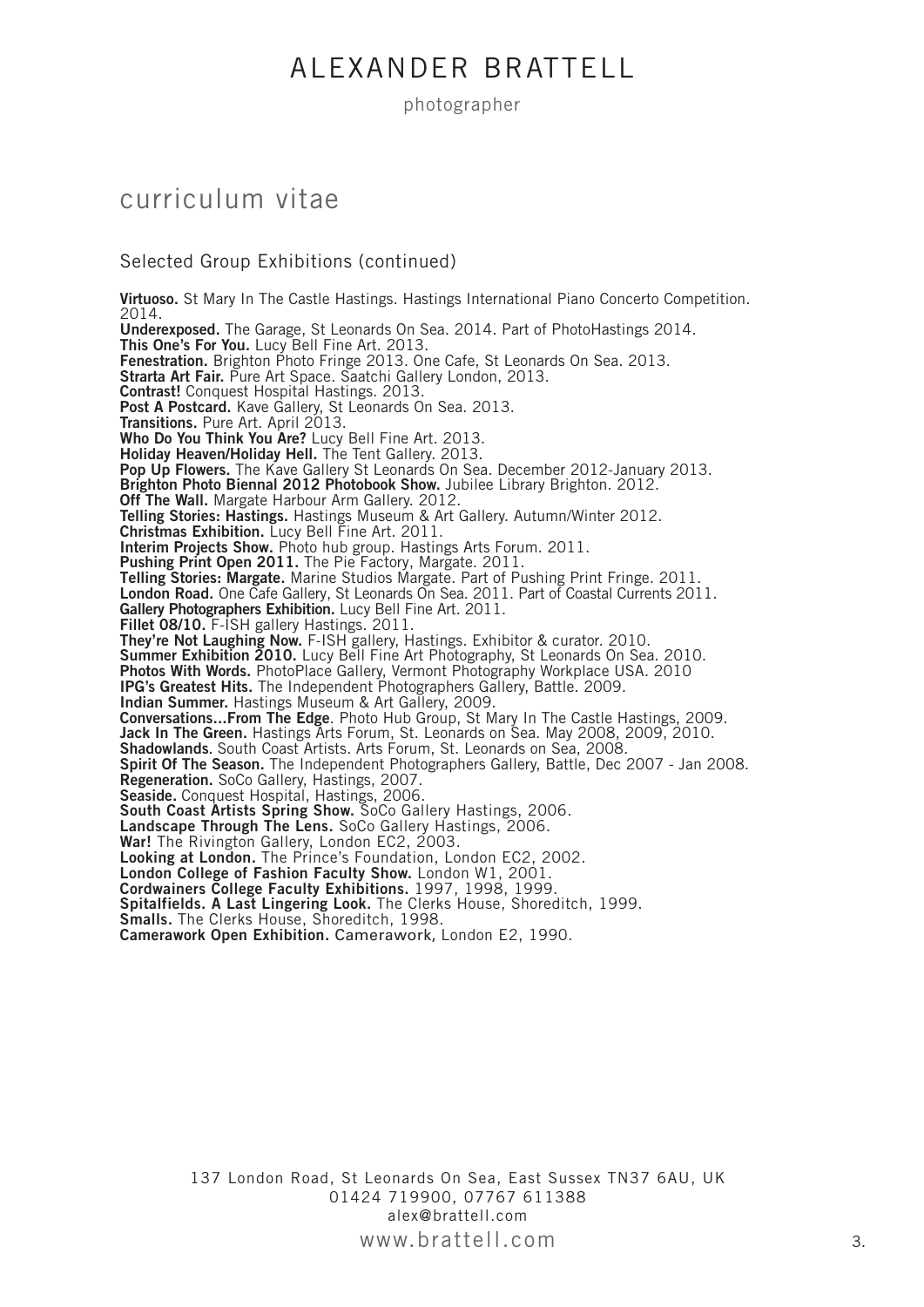photographer

### curriculum vitae

#### Employment

**1986 - present.** Self-employed photographer. Fine art, portrait, editorial and advertising photography. Exhibiting and selling prints, primarily from a darkroom based art practice. Working to commission for national newspapers, magazines, publishers, agencies, galleries, artists & craftspeople.

**2012 - present.** Visiting Lecturer in Photography. London Study Centre, Arcadia University Philadelphia USA. Semester courses & summer schools for undergraduates & interns.

**2022 - present.** External Moderator, Art & Design. University of The Arts London.

**2006 - 2020**. Part time lecturer in photography. University Centre Hastings. BA (Hons) Visual Communication: Photography, 2017-2020. Sussex Coast College. Teaching analogue and digital practice & theory. HND Photography 2012-18. Adult courses, A level photography & graphics 2010-12. Hastings College of Arts & Technology. ND, NCFE, Btec art & design, Community education 2007-12, Course Leader, National Diploma Photography 2006-7.

**2006 - 2007.** Part time tutor, Bexhill College, East Sussex. AS, A2 photography and graphics, 1st Diploma media (photography and web design).

**2000 - 2005.** Associate lecturer in photography at The London College of Fashion, working with Foundation and foreign exchange students. Teaching analogue and digital photography, monochrome printing, Photoshop. Group tutor.

**1996 - 2000.** Visiting tutor in photography at Cordwainers College Hackney. Art Foundation, Btec, GAD.

**1995 - 1996.** Photographer, writer and co-editor, ON Magazine, London. Student, Btec Creative Computing (digital arts - 2d, 3d, time based), Tower Hamlets College.

**1984 - 1985.** Junior Photographer, Dawson Strange Photography, Cobham, Surrey supporting a team of three specialist photographers (social & commercial, location & studio).

**1983 - 1984.** Travelling, photographing and working in Australia and South East Asia. Work in this period included market research, photographic printing and nannying.

**1982 - 1983.** Social photographer and colour printer, Photoworld Monaco. Photographing and printing portraits and conference pictures for conventions, business and social events.

**1981 - 1982.** Photographer and writer for Breakout, an independent monthly art and culture magazine, Liverpool.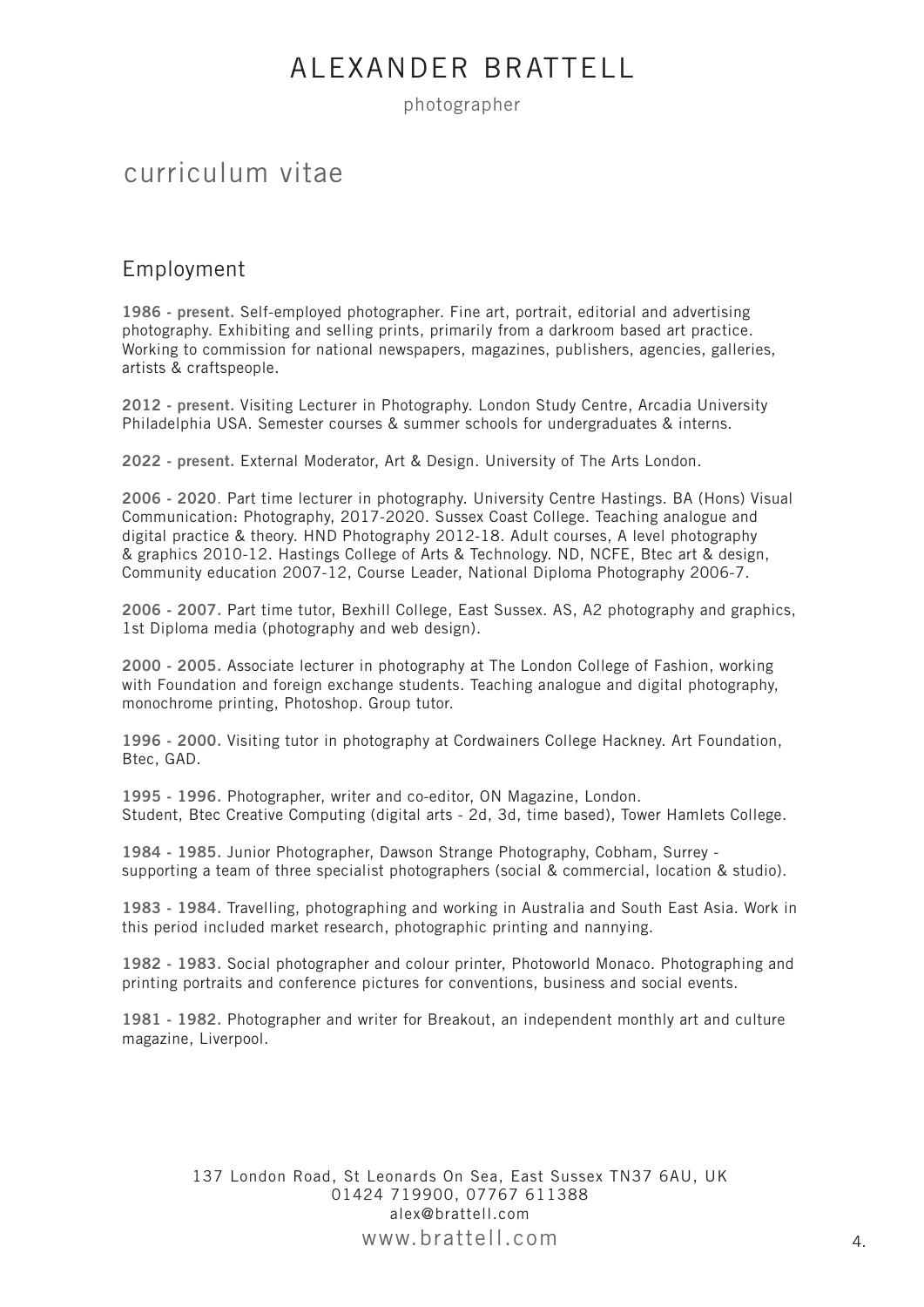photographer

### curriculum vitae

#### Community & Education: Selected Projects & Events.

**Photology.** Talks & discussion on photography in Hastings. Founder & organiser 2012-present. photology.info.

**Searching For Kushti: 50 Years of The Diddakoi.** Electro Studios. West St Leonards, East Sussex. April 2022. Supported by Arts Council England. Part of A Town Explores A Book Festival 2022.

**Elisabeth Buchmeyer Lewis (1935-2018) Archive.** Cataloguing photographic materials & ephemera culminating in transfer of the archive to Hundred Heroines, a UK charity dedicated to promoting women in photography.

**Looking At Things.** Explore The Arch Theatre Company, Active Arts Hastings, Bexhill Mencap. Hastings Museum & Art Gallery January - May 2021.

**A Town Explores A Book: The Time Machine.** Southwater Centre, St Leonards on Sea. 2020. **Young Curators Programme. Hastings Museum & Art Gallery** 2018-19. Working with the Museum's glass negative collection.

**A Mirror Bending Time.** Animation workshop for artists. Blue Monkey Network, Towner Gallery Eastbourne. 2017.

**Re Birth.** Exhibition by Rye Studio School photography students. Rye Arts Festival 2016. **Page Break Festival** Hastings. Photogram & pinhole portrait workshop. 2016.

**PhotoHastings.org.** "For photography in Hastings & East Sussex". News & resources. Founder & editor 2009-2014. PhotoHastings has now become an annual photography festival produced by Photo hub group (which was formed in 2010 to make Hastings a part of the Brighton Photo Fringe)**.** Committee member 2010-present.

**Silverhill Darkroom,** St Leonards On Sea**.** Community & education space. Co-founder & codirector, Silverhill Darkroom CIC. 2012-2016.

**ParkLife.** Photography workshop for Egerton Park funded by Rother District Council, De La Warr Studio Bexhill. 2013.

**Towner. Eastbourne.** Artist and Practitioner Pool 2011 - present. Working with the Gallery's education and outreach programmes including The Big Draw October 2011, BBC: Your Paintings February 2013, Pathways photography Autumn 2013.

**Jerwood Gallery.** Jerwood Schools Project 2012-13. Working with local schools as part of the Prince's Foundation for Children and the Arts START programme.

**De La Warr Pavilion.** Young Photographers. A summer school for 8-12 year olds. 2011. **On Arrival.** Helenswood School Hastings/Creative Partnerships. A "Change School" project with Yr7 pupils. 2011.

**Pier Support.** Fundraising exhibition, NCFE photography Sussex Coast College. 2011. De La Warr Pavilion. Exhibitions Interpretation Team 2010-11. Creating events to accompany The Pavilion's exhibitions.

**Artist Rooms: Robert Mapplethorpe.** Towner Eastbourne. Workshops with Willingdon Community School creating content for the Towner youth community website. 2010. **Voices and Visions.** University of Brighton School of Education. Centenary Conference. Workshop leader. 2010.

**The Helenswood Newsroom.** Helenswood School Hastings/Creative Partnerships. Working with Yr 9 students to create The Helenswood Reporter, a printed & online newspaper. With journalist Jane Hughes & designers Playne Design. Creative Partnerships 2010. **From This Point On.** Hastings Arts Forum Gallery. Sussex Coast College NCFE final exhibition. 2010.

**The Dark Monarch.** Towner Gallery, Eastbourne. Workshops, film making and talks to accompany the Tate exhibition "The Dark Monarch. Magic & Modernity in British Art". 2010. **Conference for Art & Design in Primary and Special Schools**. East Sussex County Council, Brighton & Hove Council. Speaker 2010.

**Heroes For The Future.** Workshops in East Sussex schools. Directed by Rachael Roser. Supported by the Shackleton Foundation. 2009.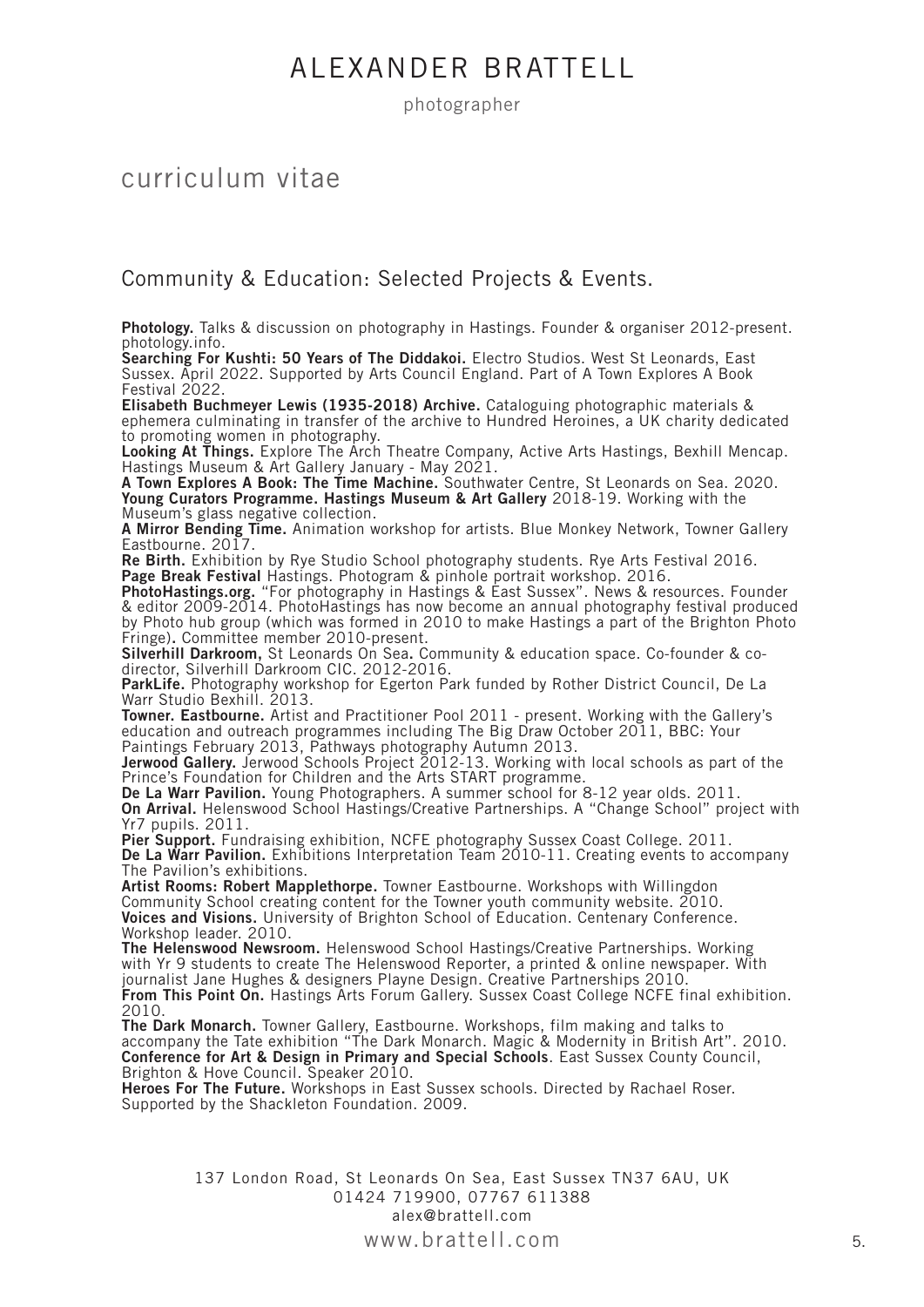photographer

### curriculum vitae

Community & Education: Selected Projects & Events (continued).

**Working Our Way 2.** De La Warr Pavilion/Creative Partnerships. Projects in Bexhill primary schools to create an educational toolkit & an exhibition for the De La Warr Pavilion. Supported by the Paul Hamlyn Foundation. 2008.

**Zoom Group**. White Rock Theatre Gallery, Hastings. National Diploma in Photography final exhibition. Hastings College 2006.

**Bridie Productions**. Photography of theatre projects. Tower Hamlets secondary schools. 2005/6. **Lea Rivers Trust**. Community workshops and photographic competition leading to touring exhibition and postcards. 2003 & 2006.

Jerwood Charity. Jerwood Prison and Community Art Award 2004. Member of judging panel. **Community TV Trust**. Photographic workshops in primary & secondary schools in Southwark, enabling students to produce their own content for the southwark.tv website. 2003, 2004. **Groundwork Southwark**. Photographic workshops at Poet's Corner Estate, Camberwell Green using disposable cameras and leading to an exhibition as part of Black History Month 2003. **Big Arts Week**. "Captions That Rhyme" Stepney Greencoat Primary School 2002. Large format Polaroids, scanned and projected, of children dressed as characters from their own rhymes. **Resonant Frequencies.** Whitechapel Gallery foyer exhibition. Sponsored by Keyphoto. Cordwainers College, 1999.

**Dreams Made Flesh.** Whitechapel Gallery foyer exhibition of toy camera images. Sponsored by Ilford. Cordwainers College, 1998.

**Salle des Fetes, Suresnes, France**. Photography exhibition in Hackney's twin town. 1997. **Hackney Visual Artists Mentoring scheme**. Mentor. 1997.

#### Selected Events

**Marx & The City.** Projections for symposium. Arcadia University London centre. November 2018. **Silverhill Press Launch Event.** Talk & Exhibition. Publication of my book Two Lampposts. The Printworks Hastings. October 2018.

**PechaKucha Night 20x20.** De La Warr Pavilion, East Sussex UK, September 2018.

**St Leonards International Film Festival 2015.** Masonic Hall, St Leonards On Sea, East Sussex.

**In Conversation With Allan Grainger & Gabrielle Farah.** A Sense Of Place. Lucy Bell Fine Art 2014.

**The Curated Ego: What Makes a Good Selfie?** National Portrait Gallery London 2014.

**We Are Brighton Photo Fringe.** 10th Anniversary event. Phoenix Brighton 2013.

**Ordinary/Everyday/Quotidian conference.** University of York Centre for Modern Studies 2013. **51:zeroº Voyager. Film,** Video and Digital Media Arts Festival, Medway, Kent UK 2012. **Process Works.** Open Studio event with four contemporary jewellers for Coastal Currents 2012. **The Big Photography Debate.** University of Brighton Media Enterprise Centre. Chair 2011. **Projection Space.** The Electric Palace, Hastings. "Lampshade Making In Ontario" 2011. **Jawdance Audio Poetry Competition.** Rich Mix Centre London E1. Projection of photographs. 2011. **London International Documentary Festival.** "The Invisible City". Speaker, panellist 2010. **Photoforum.** Four Corners. London E2. Speaker 2004.